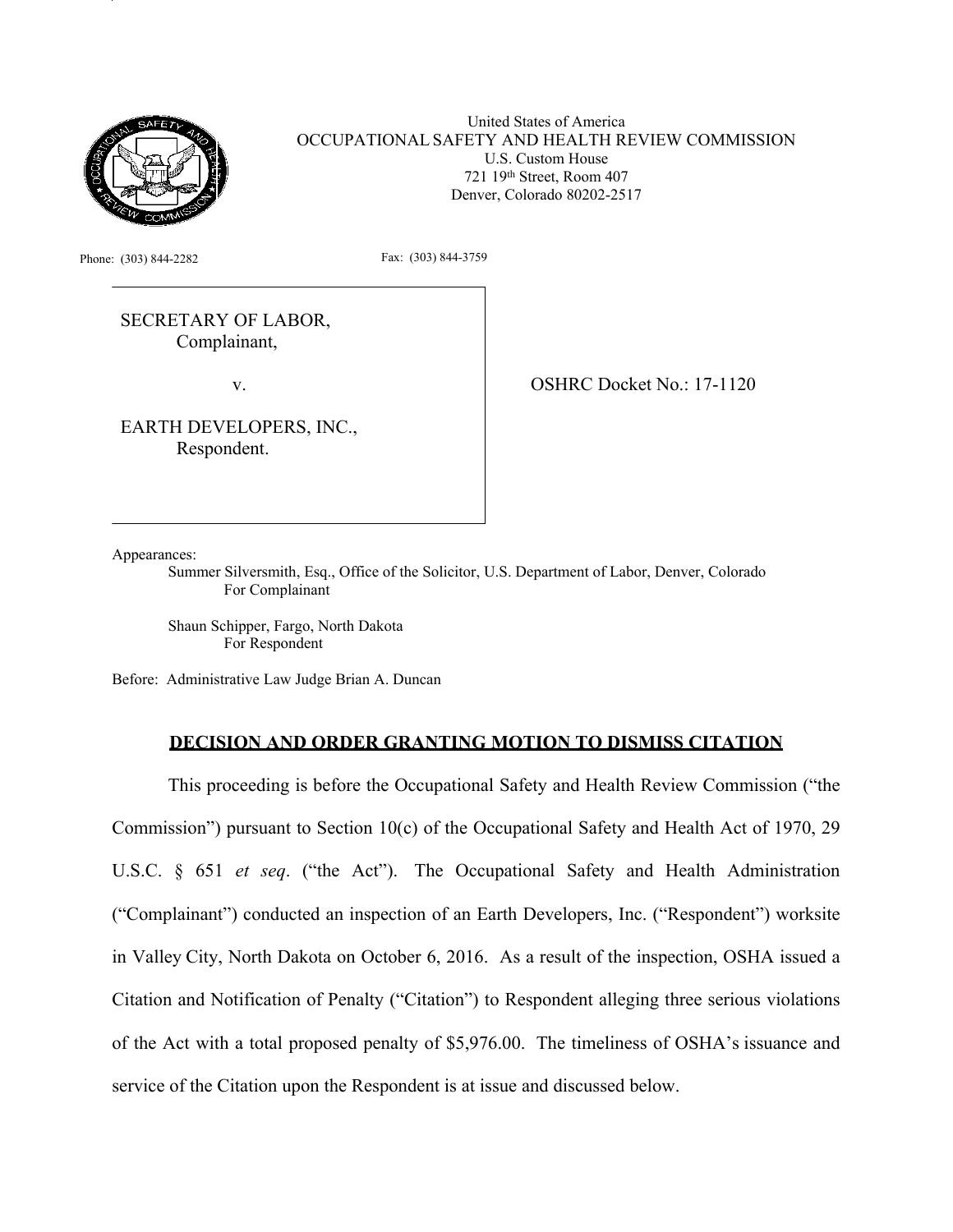## **Procedural History**

On September 25, 2017, Respondent filed a *Motion to Dismiss Citation* ("Motion") in which it argues that the Citation should be dismissed because (1) the Citation was not issued with "reasonable promptness" within the six month statute of limitations under 29 U.S.C. § 658(a) and (c); and (2) Respondent was not notified within a reasonable time after the inspection under 29 U.S.C. § 659(a). In response, Complainant filed the *Secretary's Opposition to EDI's Motion to Dismiss* ("Response"). It its Response, Complainant contends that the Citations were timely issued and requests that Respondent's *Motion* be denied.

## **Timeline of Events**

1. On October 6, 2016, Compliance Safety and Health Officer (CSHO), Joshua Lynn, conducted an inspection at Respondent's worksite in Valley City, North Dakota. *See* Declaration of Joshua Lynn (Lynn Decl.), ¶ 2; Motion ¶ 2.

2. On March 15, 2017, OSHA generated a Citation, which was signed by the local OSHA Area Director, and prepared for mailing by Kari Thorsteinson, an assistant in the Bismarck, North Dakota Area OSHA Office. *See* Declaration of Kari Thorsteinson (Thorsteinson Decl.), ¶2.

3. Respondent did not receive the Citation until June 8, 2017, *eight months after* the inspection date. *See* Thorsteinson Decl., ¶ 6; Motion ¶ 3.

4. Complainant contends that the original Citation was placed in the U.S. mail, via certified mail, directed to Respondent at the correct address, on March 15, 2017. *See* Thorsteinson Decl.¶ 2–3.

5. More than two months later, on or about May 22, 2017, CSHO Lynn was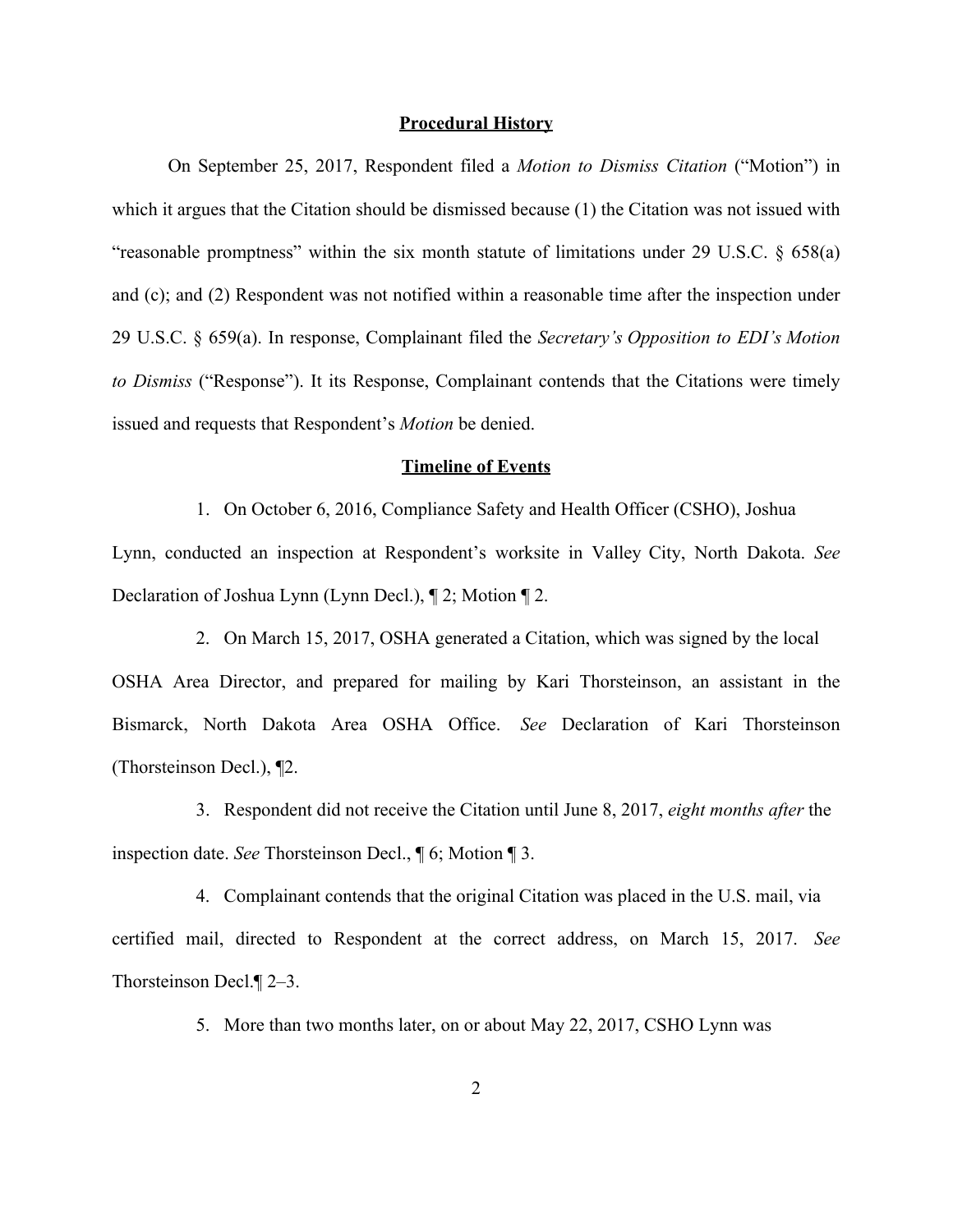reviewing his list of assigned cases and noticed that there was no reply from Respondent regarding the Citation. *See* Lynn Decl.¶ 10.

6. CSHO Lynn then followed up with Ms. Thorsteinson, after which it was discovered that OSHA never received confirmation that the Citation was actually delivered to the Respondent. *See* Lynn Decl.¶ 10, 12.

7. In fact, OSHA'sreview of the USPS tracking information for the alleged March 15, 2017 mailing, revealed no transaction history at all, not even a record that OSHA deposited the Citation in the mail to begin with. *See* Complainant's Response, at Exhibit 6.

8. Therefore, on May 24, 2017, approximately 7 ½ months after the OSHA inspection was conducted, a new Citation was generated, signed, and sent to Respondent via certified mail. *See* Thorsteinson Decl.¶ 6.

9. This second generated Citation was delivered to Respondent without issue on June 8, 2017, more than eight months after the OSHA inspection. *See* Complainant's Response, at Exhibit H.

10. CSHO Lynn conducted a telephonic closing conference with Respondent back on March 15, 2017, and implies that he discussed the issuance of the Citation, but the Court notes that CSHO Lynn's declaration does not specifically state he notified Respondent of the Citation it would be receiving. Instead, CSHO Lynn's declaration simply states that his "standard practice in closing conferences is as follows: I always inform the employer of the citations they are being issued, discuss actions they need to take as far as abatement verification and penalty payment, and explain their three options: informal settlement conference, contest, or acceptance." *See* Lynn Decl. ¶8.

3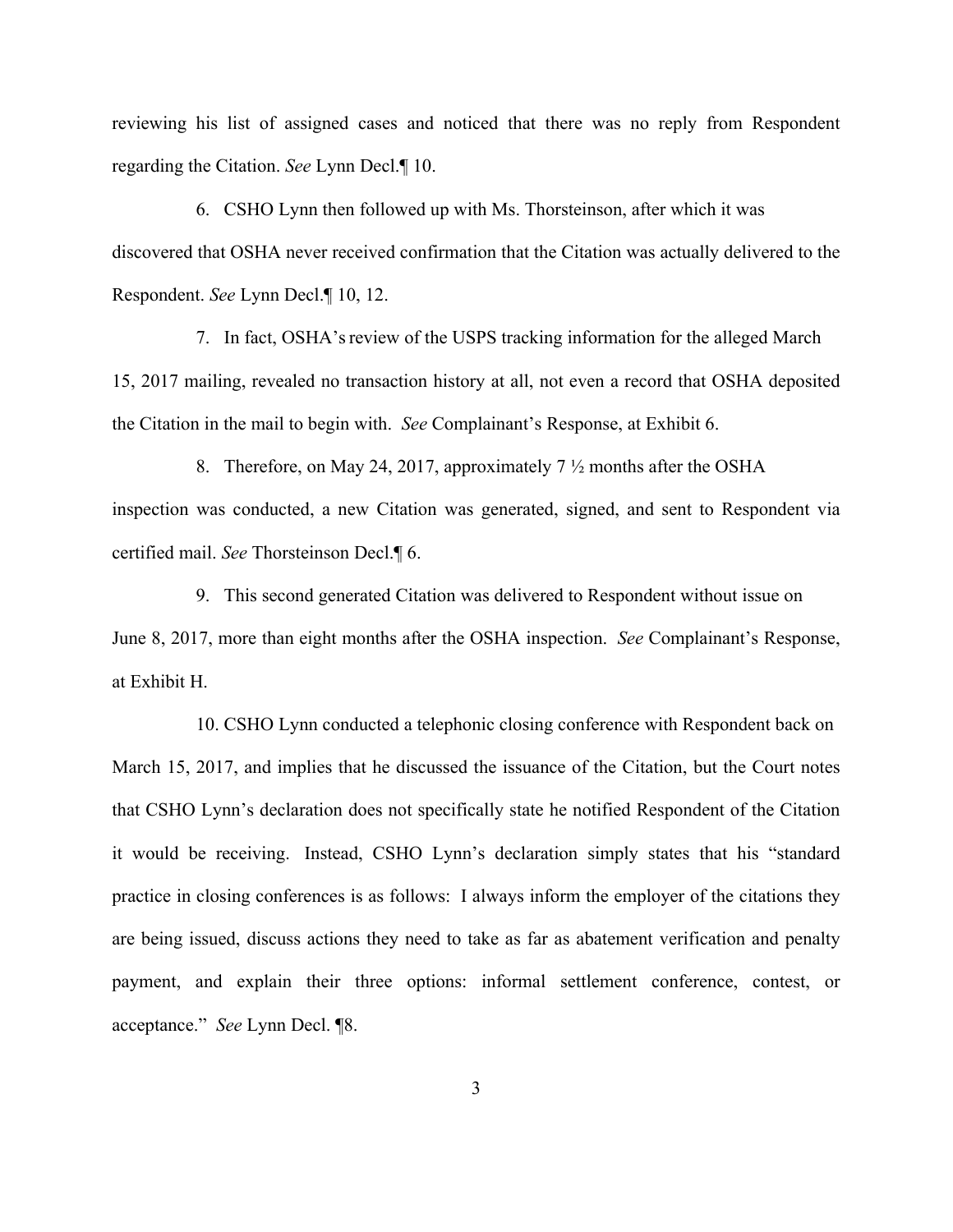11. In contradiction to CSHO Lynn's stated closing conference routine practices,

Respondent's June 14, 2017 Notice of Contest (after receiving the second generated Citation) reads: "I did not expect to be fined for anything as it has been well over 7 months since we were inspected and I have never received anything."

12. There is no evidence in the record that Respondent was notified of the first purported mailing on March 15, 2017, or that somehow refused delivery or otherwise avoided service.

13. OSHA characterized the mishap concerning the missing March 15, 2017 Citation as "Original Citations Lost in the Mail" even though USPS tracking records do not show the first Citation ever being deposited in the mail. *See* Complainant's Response, at Exhibits A, E & G.

14. Although the March 15, 2017 Citation was never delivered to Respondent, and possibly never even placed in the US mail system, Complainant communicated to Respondent that "OSHA accepted your notice of contest of the citation even though it was arguably late." [as it was not received within 15 working days of the original failed mailing]. *See* Respondent's Motion, Exhibit 1 (June 27, 2017 e-mail from Tim Williams), p. 3.

### **Discussion**

Section 9(c) of the Act states, "No citation may be issued under this section after the expiration of six months following the occurrence of any violation." 29 U.S.C. § 658(c). Section 10(a) states, "If, after an inspection or investigation, the Secretary issues a citation under section 9(a), he shall, within a reasonable time after the termination of such inspection or investigation, notify the employer by certified mail of the penalty, if any, proposed to be assessed under section 17 and that the employer has fifteen working days within which to notify the Secretary that he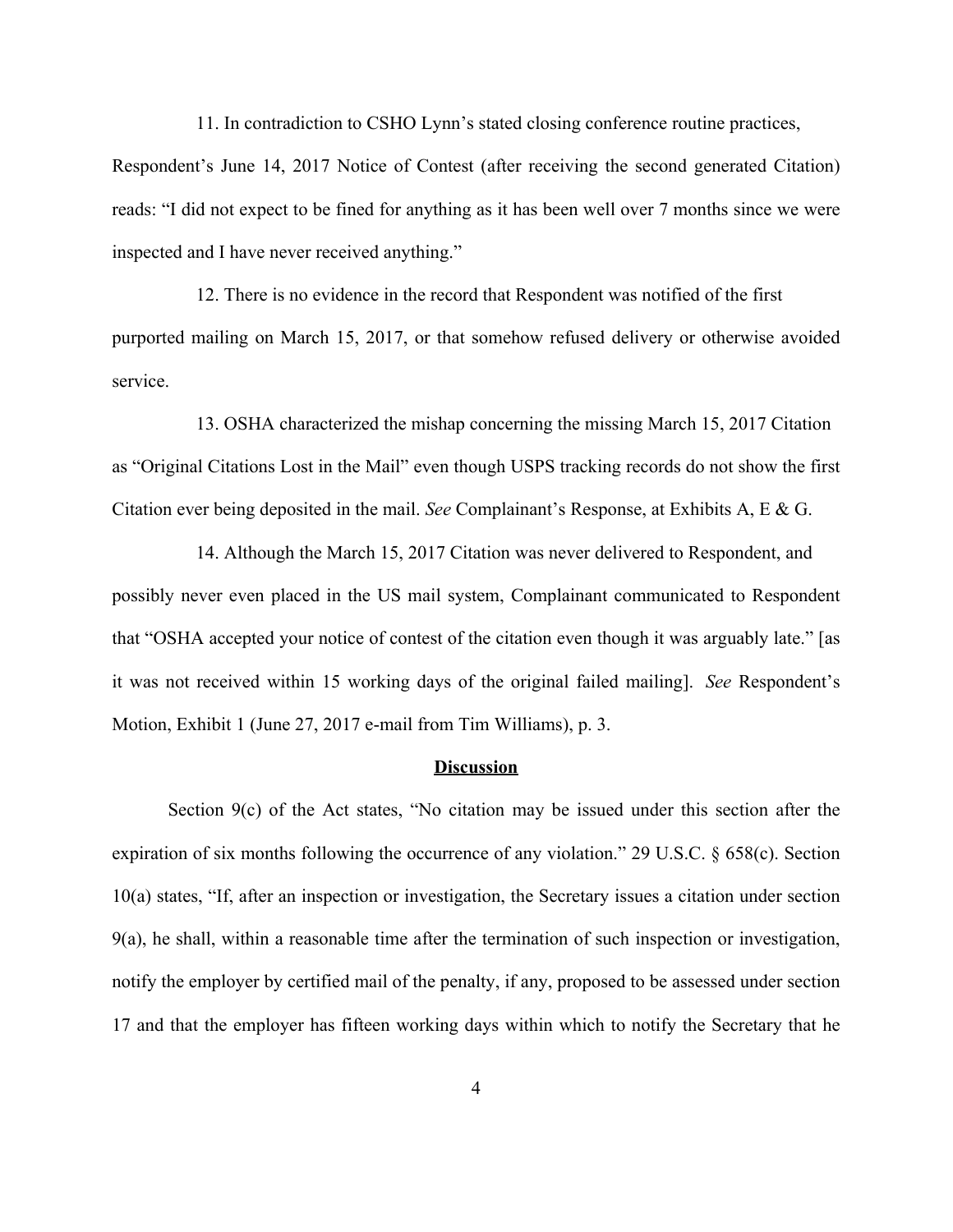wishes to contest the citation or proposed assessment of penalty." 29 U.S.C. § 659(a). Most of the issues arising on the Court's docket under these two statutory provisions concern the timeliness of the *employer's* notice of contest, not the timeliness of the Complainant's service of the Citation.

Citing numerous ALJ decisions, Complainant contends that its only requirement is that it "issue" the Citation. Complainant argues that its duties are complete once it prints, signs, and mails the Citation. *See* Complainant's Response, p. 5 *citing, e.g,. Brower Dental Health, PC*, 26 BNA OSHC 1480 (O.S.H.R.C.A.L.J. Dec. 22, 2016); *Valcourt Bldg. Servs. of Georgia, LLC*, 24 BNA OSHC 1872 (O.S.H.R.C.A.L.J. Aug. 5, 2013); *Excel Contractors, Inc.,* Docket No. 16- 0633 (July 13, 2016), Slip Op. at 2; *Francis J. Palo, Inc.,* Docket No. 13-2150 (April 24, 2014). Here, there is no evidence that the Citation was actually placed in the mail on March 15, 2017. A follow-up of USPS records revealed to Complainant that there was no record of the USPS initially receiving the certified mail package. Therefore, the Court is not persuaded that, even accepting Complainant's argument concerning its limited responsibility, that it met its obligation to "issue" the Citation within the six month statute of limitations.

It seems clear to the Court that Section 10 imposes duties on both the Secretary of Labor and cited employers. First, there is a duty by the Secretary to notify the employer by certified mail of the Citation within a "reasonable time." 29 U.S.C. § 659(a). Then, upon receipt of the notification, the employer has a duty to submit a Notice of Contest within 15 working days if it wishes to contest the Citation. 29 U.S.C. § 659(a). After the expiration of this 15 day period, if an employer has not contested a Citation, the violations automatically become final orders of the Commission and are not subject to review by any court or agency. 29 U.S.C. § 659(a). These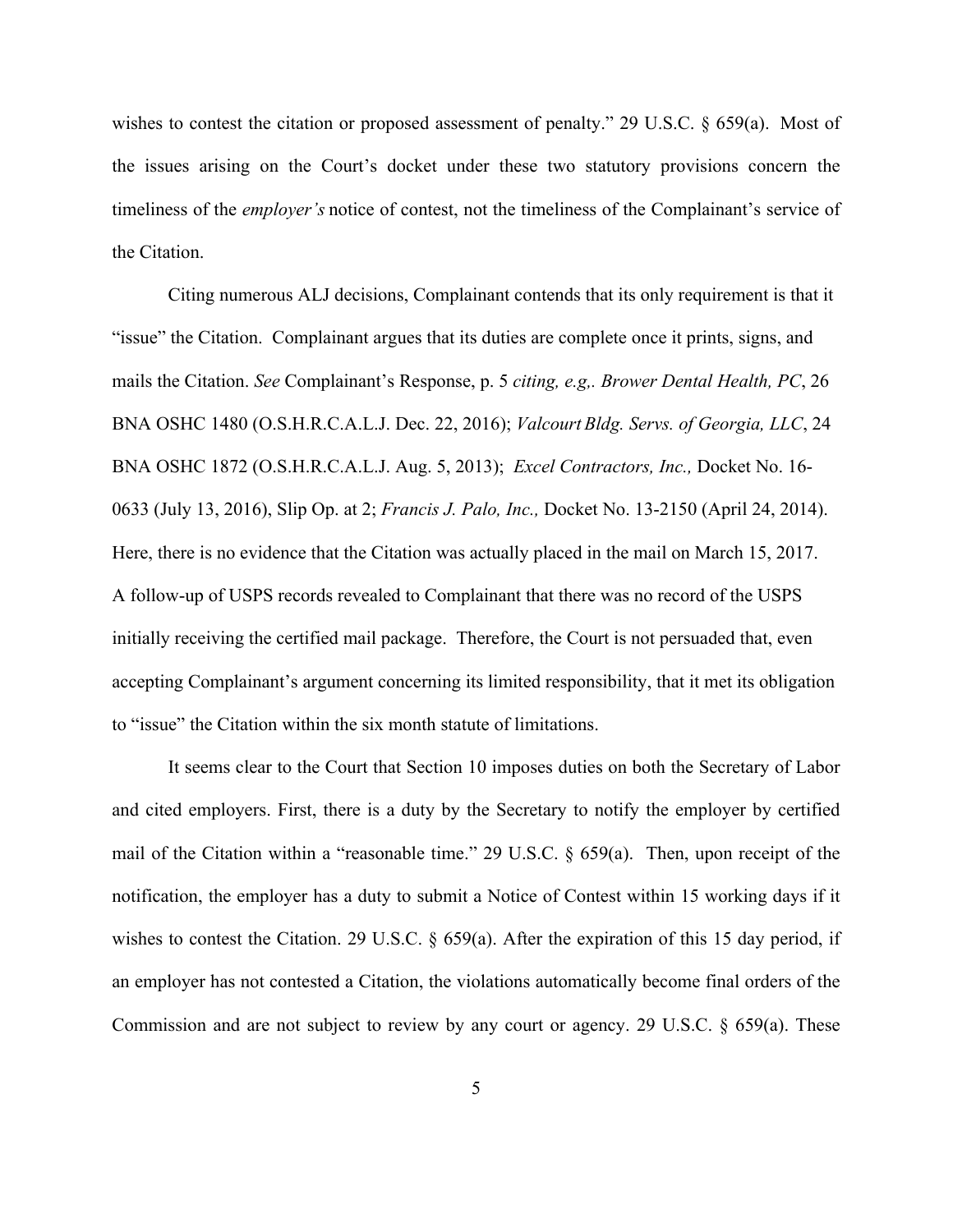respective time restrictions are two sides of the same coin aiming to further the purpose of the Act of protecting workers' safety and health. As such, both the Secretary and the employer should be held to the same standard under Section 10.

When an *employer* files a late notice of contest, relief is only granted in cases where (1) the delay in filing was caused by the Secretary's deception or failure to follow proper procedures or (2) party's late filing was due to "mistake, inadvertence, surprise, or excusable neglect". *See Atlantic Marine, Inc. v. OSHRC*, 524 F.2d 476 (5th Cir. 1975) (holding an untimely notice of contest may be excused if it was the result of deception on the part of the Secretary); *B.J. Hughes, Inc*., 7 BNA OSHC 1471 (O.S.H.R.C. 1979) (holding company holiday was still a "working day" and not an excuse for filing a late notice of contest, but that notice of contest was timely because assistant area director misinformed respondent to correct final day to file notice of contest).

Employers have attempted to argue that delay in filing a notice of contest due to internal mishandling of a citation, or lack of proper mail handling procedures, should qualify as excusable neglect. However, the Commission has expressly rejected this argument and instead, ruled many times that the employer needs to have proper paperwork and mail handling procedures in place, and that failure to have these procedures in place does not amount to excusable neglect. *See, e.g*., *J.F. Shea Co.*, 15 BNA OSHC 1092 (O.S.H.R.C. 1991) (holding error by office assistant did not establish excusable neglect); *Nynex*, 18 BNA OSHC 1944 (O.S.H.R.C. 1999) (holding misdirecting citation within large company was not excusable neglect); *B.J. Hughes, Inc*. *supra* (holding service on district superintendent at local job site adequate because "the Secretary's representatives should not have to spend time fettering out the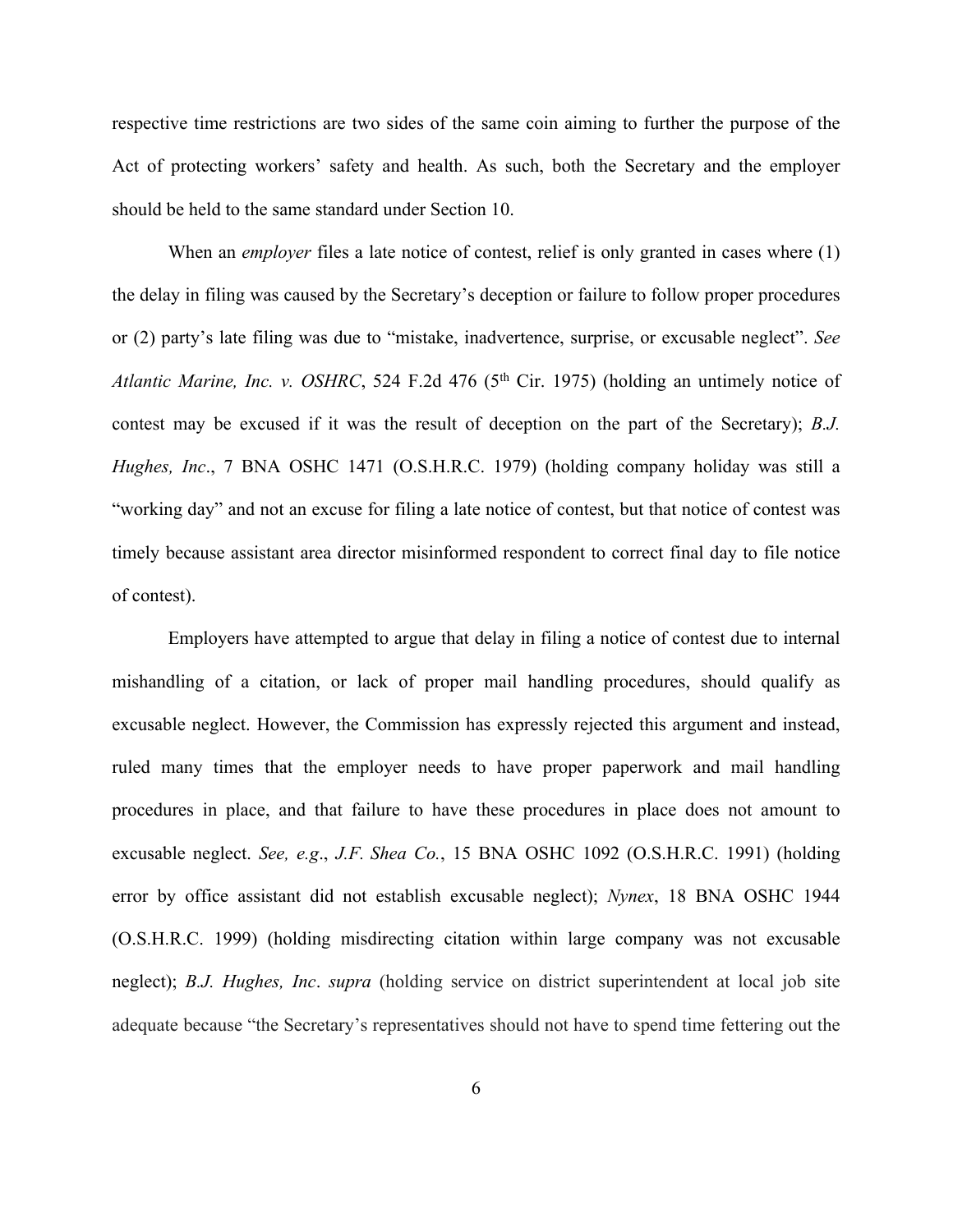complexities of a corporate hierarchy…"); *Creative Gold, Inc.,* 20 BNA OSHC 1217 (O.S.H.R.C.A.L.J. 2003) (citing to *Henry Beck Co*., 8 BNA OSHC at 1399 that Commission has held that a business must maintain orderly procedures for handling important documents). Further, it is important to note, that once a Citation is served on an employer, the employer is in the best position to make sure they are in compliance with the time period in which to contest the citations.

Similarly, the Secretary should be held to the same standard of employing proper paperwork and mail handing procedures when *issuing* and *serving* a Citation to ensure that the employer is notified within a reasonable time and within the statute of limitations period. Notification must be expeditiously served upon a proper company official so that abatement can be rapidly accomplished. *See, generally*, *B.J. Hughes, Inc*. at \*3-4. The Commission has rejected the argument that because the respondent *eventually* received the notice of citations that service was proper. *See Donald K. Nelson Construction*, 3 BNA OSHC 1914 (O.S.H.R.C. 1976) (holding that this interpretation of notification would mean that service rules need not be followed so long as service is actually received at any time by the party to whom it was directed).

Here, it is clear the system employed by Complainant to handle the mailing of this Citation was not adequate to ensure that Complainant was properly and timely notified of the alleged violations. It is undisputed that the inspection occurred on October 6, 2016 and that Respondent was not served a copy of the Citation until June 8, 2017. The Secretary is in the best position to ensure proper and timely notification. Complainant's belief that the Citation was put in the mail five months after the inspection, then the discovery two months later that it might not